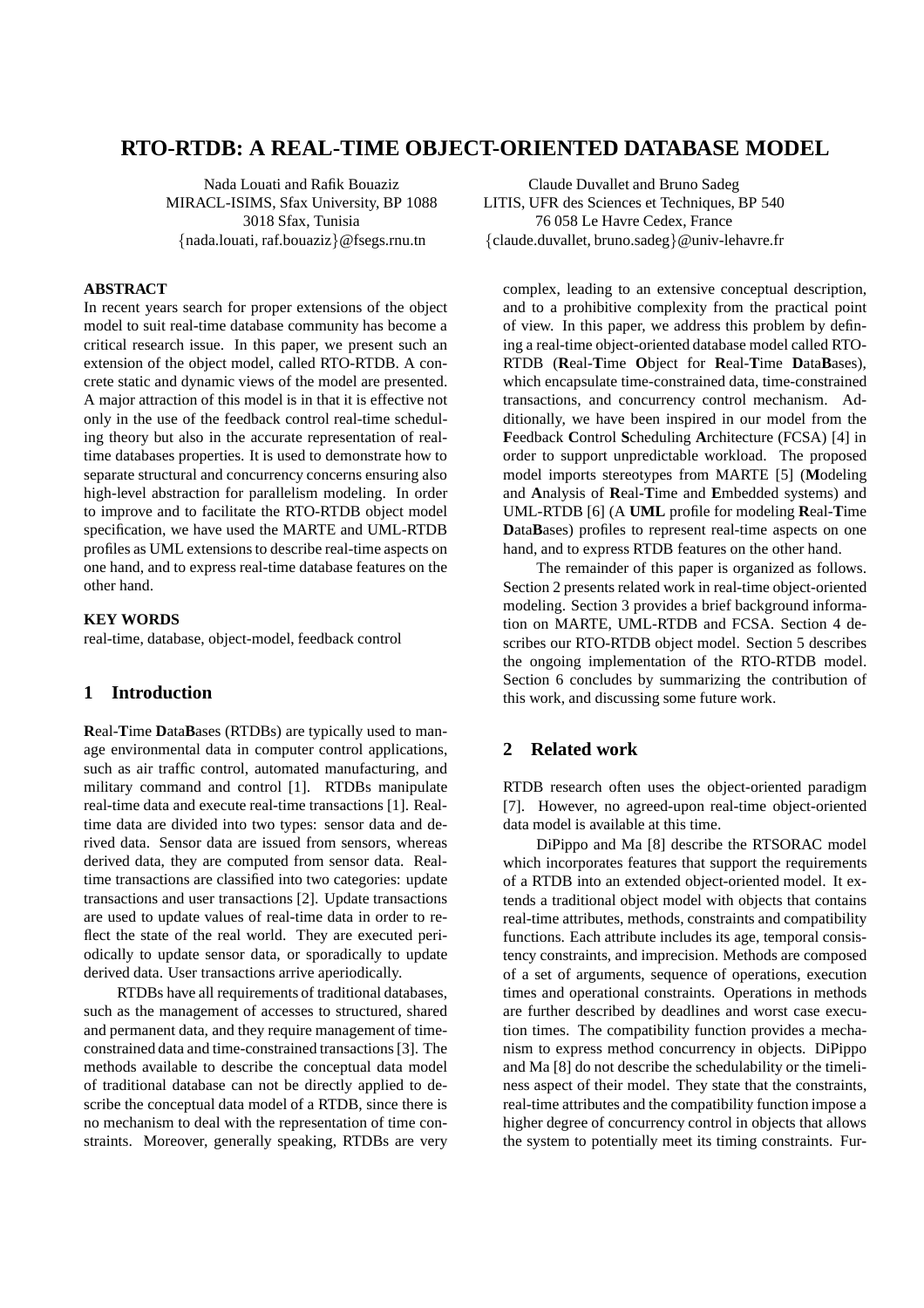thermore, imprecise computation encapsulated within the RTSORAC object is defined in the context of Epsilon Serializability (on transactions) [9], and does not supports the notion of quality of data introduced in [10] which allows a robust and controlled behavior of real-time databases during the transient overloads, based on feedback control realtime scheduling [4].

Stankovic and Son [11] describe the BeeHive model where the user sees the database as a set of BeeHive objects, a set of transactions, and a set of rules. Objects are used for modeling entities in the real world, transactions are used to specify application requirements and to execute the functionality of the application, and rules are used for defining constraints and actions to be taken. The BeeHive object model has some similarity in terms of the structure of objects to the RTSORAC object model [8]. In BeeHive, transaction execution times should be determined offline for admission control. This approach is only applicable to a limited set of real-time data services in which transactions and their arrival data access patterns are known in advances [12].

In [13], Perkusich et al. describe the G-CPN model which is based on object-oriented concepts and colored Petri nets. The G-CPN notations incorporates the notions of module and system structures in Petri nets. Each modules is an object with its own state and behavior, that provides a set of services or operations named methods that can be invoked by other modules of the system. Petri nets have shown to be useful to describe systems, allowing formal verification, and the execution of the model to obtain the behavior of a modeled system. However, to describe complex systems using Petri nets is not feasible, because the description trends to be very large and too difficult to comprehend and analyze.

The RODAIN model described by Taina and Raatikainen [14] is a real-time object-oriented database architecture for intelligent networks. The principal item in RODAIN real-time object model is an object. It can be either a regular object or a real-time object. Real-time objects consist of real-time attributes and real-time operations. A real-time attribute defines attribute access time that can be used to support different serializability levels. A real-time operations defines an estimate of the operation execution time that can be used for transactions scheduling. Realtime object are referenced by real-time transactions which are also real-time objects. They can be either persistent or transient. In RODAIN, the ultimate objective is to design and to specify a real-time object-oriented database architecture for telecommunications applications. Moreover, the authors have developed a data model tailored for the needs of telecommunications. Although RODAIN allows for the specification of real-time, object-oriented, and faulttolerant database model, it is not general enough to be used to describe real-time objects in any real-time applications.

In [6], Idoudi et al. describe a real-time objectoriented data model. Each real-time object has four components: a set of real-time attributes, a set of real-time methods, a mailbox, and a local controller. Idoudi et al. [6] do not describe the schedulability or the concurrency aspects of their model. They said that the local controller component manages concurrency and schedulability aspects and do not specify how this is done.

In [15], Kim describes TMO model where objects are considered as time-triggered and message triggered objects. TMO consists of object data stores and service methods. The former are composed of lockable segments each containing data members. The latter include spontaneous methods that are only called from hardware interrupts. A message passing mechanism carry out all objects interaction. A server object guarantees timeliness by relying on the underlying hardware and the operating system to execute the service methods within its timing constraints. TMO qualifies the basic parameters for modeling a realtime object model. But the success of this model depends on the designers' knowledge of the underlying hardware and the operating system.

The object-oriented data models presented in this paragraph offer solutions to manage concurrency, schedulability, fault-tolerance of RTDBs. However, they do not specify concepts to express on the one hand quantitative features such as deadline and period and, on the other hand qualitative features that are related to communication and behavior. Moreover, they do not specify temporal and nonfunctional properties. Additionally, the presented models have mostly been described using natural language or logic based formalism which are not easily understood by an inexperienced designer. To remediate to this difficulty, the solution is using an expressive visual notation based on UML [16] to specify a real-time object-oriented database model. This improves the model specification because UML allows to easily visualize, define and document the artefacts of the system under development.

# **3 Background**

This section provides background information on MARTE, UML-RTDB and FCSA which are used to describe our RTO-RTDB object model.

#### **3.1 The MARTE Profile**

MARTE is an industry standard of the OMG (**O**bject **M**anagement **G**roup) for model-driven development of embedded systems [5]. It defines extensions that provide highlevel modeling concepts to deal with real-time and embedded features modeling as well as specific modeling artifacts to be able to describe both software and hardware execution supports. MARTE profile is organized around three main packages. The first defines the foundational concepts used in the real-time and embedded domain. It provides basic model constructs for non-functional properties, time and time-related concepts, allocation mechanisms and generic resources, including concurrent resources. These founda-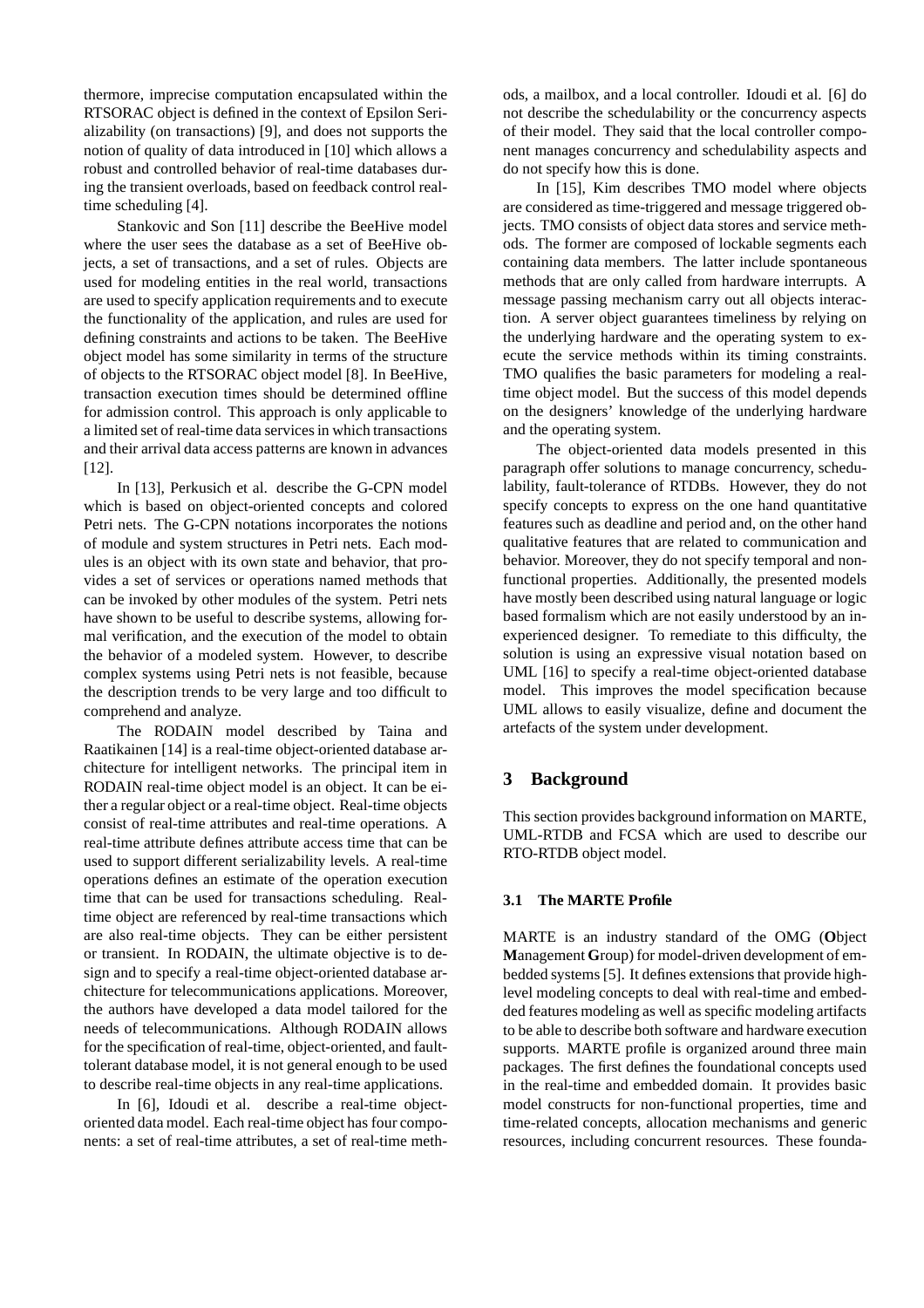

Figure 1. A Feedback Control Scheduling Architecture (FCSA) [10]

tional concepts are then refined in two other packages to respectively support modeling and analysis concerns of realtime embedded systems. The second package addresses model-based design. It provides high-level model constructs to depict real-time embedded features of applications, but also for enabling the description of detailed software and hardware execution platforms. The third package addresses model-based analysis. It provides a generic basis for quantitative analysis sub-domains. This basis has been refined for both schedulability and performance analysis.

#### **3.2 The UML-RTDB Profile**

UML-RTDB is an UML profile that allows the design of structural model for a RTDB [6]. It supplies concepts for RTDB modeling such as real-time attributes, real-time methods, and real-time classes. UML-RTDB stereotypes extend metamodel classes with specific sensor and derived attributes, specific periodic, sporadic, and aperiodic methods, and a specific real-time class.

#### **3.3 Feedback Control Scheduling Architecture**

The general outline of the FCSA is given in Figure 1. A FCSA consists of several components. In our study, the component we are interested to are the admission controller and the transaction handler. The admission controller is used to avoid the system overload by rejecting some user transactions when needed. Transaction handler provides a platform for managing transactions. It consists of a concurrency controller, a freshness manager, and a basic scheduler. Transactions are scheduled by a basic scheduler in the ready queue. The freshness manager checks the data freshness before a transaction accesses it. The concurrency controller ensures the concurrent execution of transactions (i.e. serializability).

## **4 The RTO-RTDB Object Model**

A RTDB models an external environment that changes continuously. It is designed to be kept in shared main memory for fast and predictable access [1]. Real-time objects are the RTDB entities. They represent dynamic entities of time-critical dynamic systems in the real world. Our RTO-RTDB is an extension of the real-time object as used in [6], on which we incorporate time-constrained data, timeconstrained methods and concurrency control mechanisms. As illustrated in Figure 2, each RTO-RTDB is made of five main components: (i) a set of classical attributes, (ii) a set of real-time attributes, (iii) a set of real-time methods, (iv) a set of real-time behaviors, and (v) a local controller.

One of the most important issues in the design of RTDBs is the concurrency control component. Its objectives are (i) to control the interactions between concurrently transactions and (ii) to maintain the database consistency. To handle this essential property of RTDBs, we associate to each RTO-RTDB a local concurrency control mechanism, named *local controller*, that manages the concurrent execution of its methods. A *local controller* is made of four components: (i) a state controller, (ii) a deadline controller, (iii) a freshness controller, and (iv) a concurrency controller (cf. Figure 2).

Because of the dynamic nature of the real world, more than one transaction may send requests to the same RTO-RTDB object. Concurrent execution of these transactions allows several methods to run concurrently within the same object. Since the workload of an RTO-RTDB object cannot be precisely predicted, it can become overloaded and thereby cause temporal violations of timing constraints. To support this issue, we based our RTO-RTDB object model on feedback control real-time scheduling theory. Using feedback control has shown to be very effective for a large class of real-time systems that exhibit unpredictable workload [10]. To the best of our knowledge, this is the first paper on *real-time object model* definition using feedback control architecture.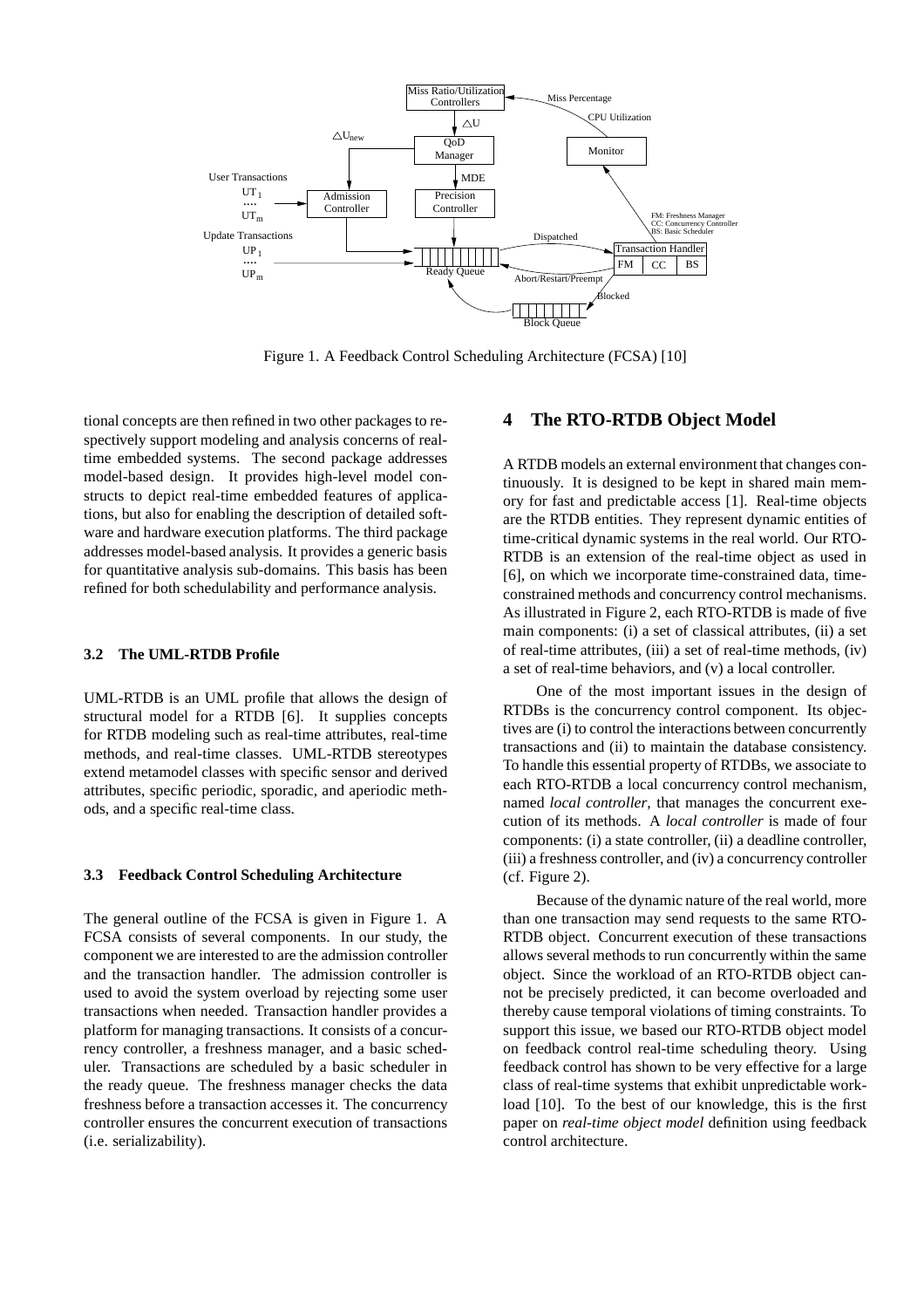

Figure 2. The RTO-RTDB object model

A RTDB is a collection of RTO-RTDB objects which are used to model time-critical dynamic systems in the real world. Each object has some internal state which is protected by the object abstraction. The only way that objects can be accessed by transactions is to invoke the methods defined by objects. Objects are encapsulated in the class abstraction which facilitates modular management of resources. We focus, in this paper, on modeling the RTO-RTDB object according to two views:

- A static view, which describes the entities, their relationships, the manipulated data that must be stored in the RTDB, and the different types of methods.
- A dynamic view, which describes the invocations of methods between the identified entities. We focus in this view on modeling the interactions between the *local controller* components.

We illustrate our proposal on a **F**reeway **T**raffic **M**anagement **S**ystem (FTMS), which consist of a large collection of data describing the current traffic state. This include road segment information such as traffic density (i.e. number of vehicles in a road segment), occupancy information, speeds and lengths of vehicles. The current traffic state is obtained from the essential sources: inductance loop detectors and supervision cameras. In fact, vehicle detector stations use inductance loops to measure speeds and lengths of vehicles, traffic density and occupancy information. This processed data is then transmitted at regular time intervals to the central computer system. Whereas, the supervision cameras are used to confirm the data received through the vehicle detector stations and to provide information on local conditions which affect the traffic flow. The computer system uses the acquired data stored in a real time database to monitor traffic and identify traffic incidents, when they occur. In our work, *Road Segment* and *Vehicle* are modeled as RTO-RTDB objects. Figure 3 shows the class diagram our FTMS application.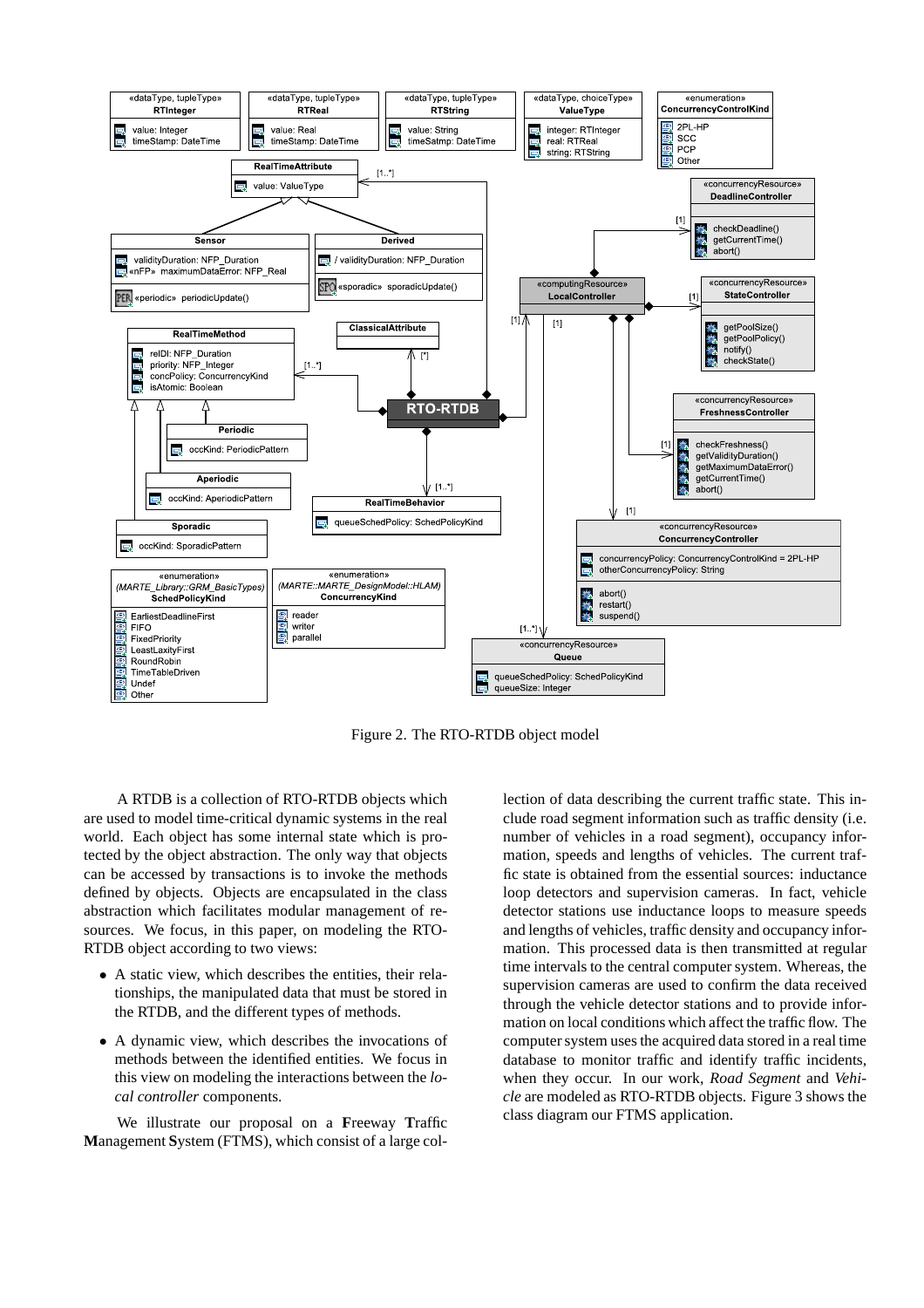

Figure 3. FTMS Class Diagram

#### **4.1 Static View of The RTO-RTDB Object Model**

To model our RTO-RTDB object model (cf. Figure 2), we use the class diagram of UML associated with sub-profiles of MARTE [5] (i.e. GRM, NFP, and VSL) and the UML-RTDB profile proposed in [6].

From GRM (Generic Resource Modeling) subprofile, we import two stereotypes: *computingResource* and *concurrencyResource*. A *computingResourc*e represents either virtual or physical processing devices capable of storing and executing program code. A *concurrencyResource* is a resource that is capable of performing its associated flow of execution concurrently with others.

From NFP (Non-Functional Properties) modeling sub-profile, we import the *nfp* stereotype which extends the *Property* metaclass and shows the attributes that are used to satisfy non-functional requirements.

From VSL (Value Specification Language) package of MARTE, we import two stereotypes: *tupleType* and *choiceType*. An *tupleType* combines different types into a single composite type. The parts of a *tupleType* are described by its attributes, each attribute have a name and a type. A *choiceType* generates a data type each of whose values is a single value from any of a set of alternative data types.

From MARTE library, we import:

- The *DateTime* primitive type: it defines an instant of time in calender format.
- The *NFP Duration* datatype: it allows the definition of time unit.
- The *NFP Real* datatype: it specifies a real value of a non-functional property.
- The *PeriodicPattern* (respectively *AperiodicPattern* and *SporadicPattern*) datatype: it is a *tupleType* that contains the parameters that are necessary to specify a periodic (respectively aperiodic and sporadic) pattern.

• The *SchedPolicyKind* enumeration: it defines the kinds of scheduling policies (EarliestDeadlineFirst, LIFO, FixedPriority, etc.).

From UML-RTDB we import two stereotypes: *periodic* and *sporadic* which extend the *Operation* metaclass. Periodic (respectively sporadic) declares periodic transaction (respectively sporadic transaction) in a class diagram.

From UML-RTDB model library, we import three data types: RTInteger, RTReal, and RTString which describe the type of real-time attributes value and an enumeration type, called *ConcurrencyControlKind*, that defines concurrency control policies (i.e. 2PL-HP (Two Phase Locking-High Priority, PCP (Priority Ceiling Protocol), SCC (Speculative Concurrency Control), etc.). The following subsections detail our RTO-RTDB object model.

#### **4.1.1 Real-time attributes**

Data objects are classified into either real-time or non realtime data. A non real-time data is a classical data found in conventional databases, whereas a real-time data has a validity duration beyond which it becomes useless. We characterize the RTO-RTDB object model by two types of attributes: classical attributes and real-time attributes (cf. Figure 2). Classical attributes are used to store a non realtime data. As shown in Figure 3, we characterize the *Road Segment* object by three classical attributes, namely *start-PointLocation* , *endPointLocation* and *segmentState*. The *RealTimeAttribute* class represents a real-time data. It incorporates fields to support logical constraints, temporal constraints, and quality of service constraints. The *Real-TimeAttribute* class has an attribute: value, containing on one hand the final attribute value captured by the last update correspondent method, and the time at which the attribute's value was last updated on the other hand (i.e. timestamp). Real-time data are classified into sensor or derived data. Thus, these two types of data constitute the variations of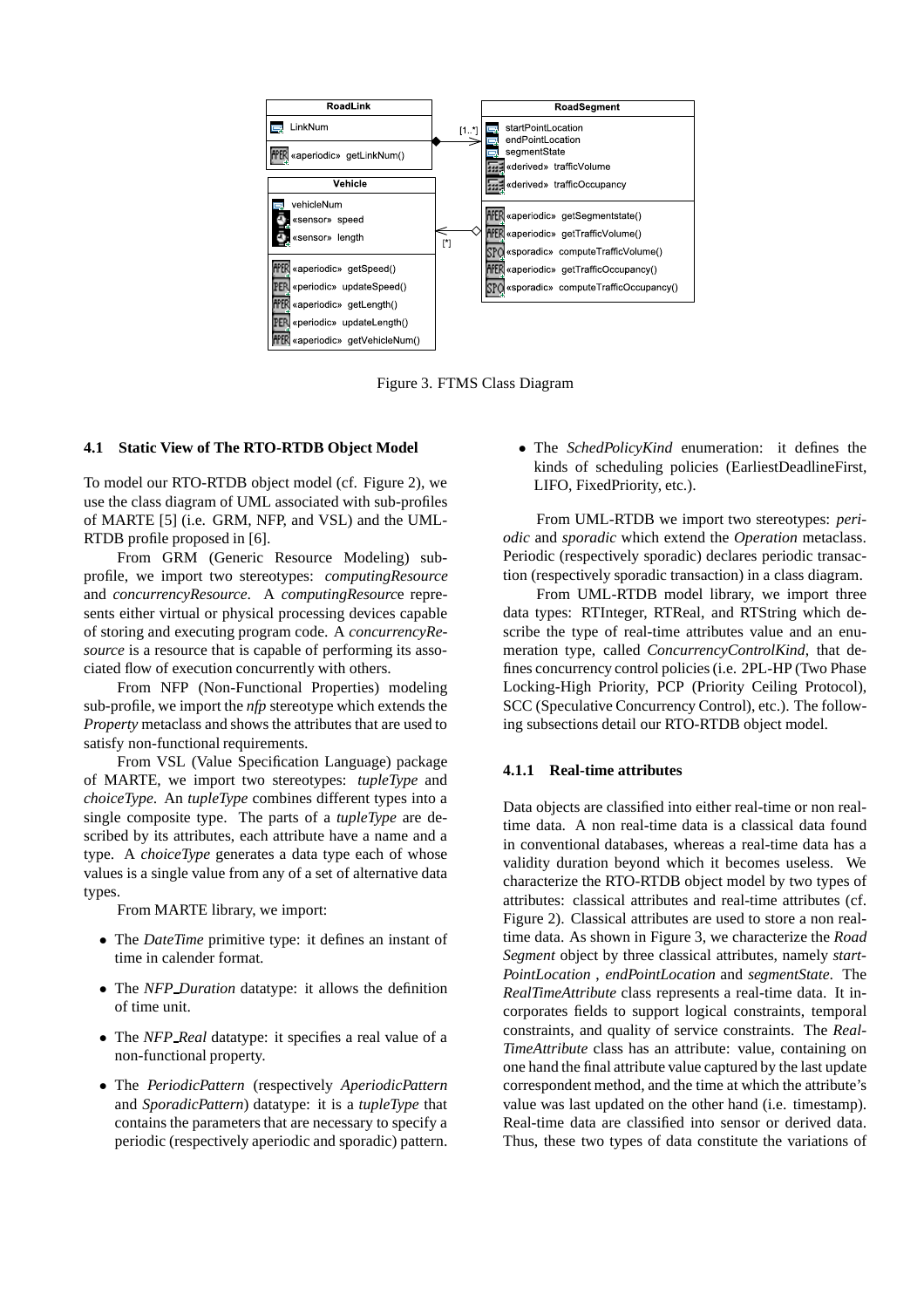the *RealTimeAttribute* abstract class. In fact, a sensor attribute is used to store a sensor data which must be periodically updated in order to closely reflect the real world state of the application environment. It is characterized by two properties: validity duration and maximum data error. Validity duration indicates the amount of time during which the attribute value is considered valid. We use the MARTE *NFP Duration* datatype as a type for the validity duration feature. Maximum data error indicates the maximum deviation tolerated between the current attribute value and the updated value. It is of type *NFP Real*. Maximum data error represents a non-functional property specifying the upper bound of the error. We propose to associate the *nfp* stereotype of MARTE profile to the maximum data error attribute. The sensor class has a periodic update operation (i.e. *periodicUpdate()*) which is stereotyped by the UML-RTDB *periodic* stereotype and refers to a periodic operation of the class that owns the sensor attribute. The role of this periodic operation is to update the *value* field of the *sensor* attribute. For example, we characterize the *Vehicle* object by two sensor attributes, namely: *speed* and *length*. These attributes are periodically updated to reflect the state of a *Vehicle* instance. A derived attribute stores a derived data. The refreshment of each derived data is required every time one of the sensor data is updated. A derived attribute has a validity duration property, which is calculated as the intersection of validity duration of every used sensor data, and a sporadic update operation (i.e. *sporadicUpdate()*) which is stereotyped by the UML-RTDB *sporadic* stereotype and refers to a sporadic operation of the class that owns the derived attribute. This sporadic operation is used to update the *value* field of the *derived* attribute. We characterize the *Road Segment* object by two derived attributes: *trafficVolume* and *trafficOccupancy*.

#### **4.1.2 Real-time methods**

We consider a method execution as a transaction which is composed of one or many sub-transactions (a method can call other methods)[17]. We classify the RTO-RTDB object model methods into three classes: periodic methods, sporadic methods, and aperiodic methods (cf. Figure 2). Since the periodic, sporadic and aperiodic methods have the same structural characteristics (deadline, priority, concurrency policy, etc.), we propose an abstract class, called *RealTimeMethod*, in order to factorize these characteristics. The *relDl* attribute specifies the deadline of a method execution. The *priority* attribute specifies the priority order of a transaction. The *RealTimeMethod* stereotype factorizes also two properties: *isAtomic* and *concPolicy*. When the value of *isAtomic* is *true*, the method execution is executed as one individual unit. This fact coincides with the *atomicity* property of a transaction. However, in RTDB, this feature is relaxed in order to allow the validation of a transaction even if only a part of its actions have been executed [18]. So, in our work, we consider that the value of the *isAtomic* property is always *false*. The *concPolicy*

property specifies the concurrency policy of a transaction. The values of this property may be: *reader*, *writer* or *parallel*. A *reader* transaction implies that multiple calls from concurrent transactions may occur simultaneously and will be executed simultaneously if there is no writer transaction using one or more data that the *reader* transaction needs. A *writer* transaction implies that multiple calls from concurrent transactions may occur simultaneously and will be treated as soon as concurrency on data allows its execution. A *parallel* transaction is a transaction whose actions do not use any data of the database in reading mode nor in writing mode. In our work, we consider that for an update transaction, which can periodic or sporadic, the *concPolicy* property is *writer*. The *occKind* attribute indicates the arrival transaction specification (i.e. periodic, aperiodic, or sporadic). For a periodic (respectively aperiodic and sporadic) transaction, the value of *occKind* property is equal to *PeriodicPattern* (respectively *AperiodicPattern* and *SporadicPattern*). We characterize the *Vehicle* object by a set of periodic methods such as *updateSpeed()* which periodically carries out write operations of *value* and *timeStamp* fields of the *speed* attribute. We characterize the *Road Segment* object by two sporadic methods: *computeTrafficVolume()* and *computeTrafficOccupancy()* which sporadically update the *value* and *timeStamp* fields of *trafficVolume* and *trafficOccupancy* attributes.

### **4.1.3 Real-time behaviors**

The only way that objects can be accessed by transactions is to invoke the methods defined by objects. Thus, the invocation of methods constitute all messages received by the object. In this context, all processing are triggered by message arrivals. For each received message, a behavior is defined. Thereby, each object has one or several real-time behaviors which defines a message queue for saving messages received by the object and waiting to be processed. Additionally, each real-time behavior may specify the scheduling policy kind of its queue (i.e. EarliestDeadlineFirst, LIFO, FixedPriority, etc.) through the *queueSchedPolicy* property.

#### **4.1.4 Local controller**

The *local controller* manages concurrents execution of methods. When receiving a new message, if concurrency constraints allow this message to be processed, the *local controller* checks the timing constraint of the message (deadline, period, etc.) and proceeds to schedule it. Thus, it attaches a thread to this message and starts it. The *local controller* is in charge of: managing the messages received by the object, creating and destroying threads attached to each message processing, and managing the concurrency constraints. Beyond the concurrency aspects, computing aspects are also included in the *local controller*. For instance, checking deadlines or allocating threads are aspects of computing. Hence, the *local controller* is stereotyped by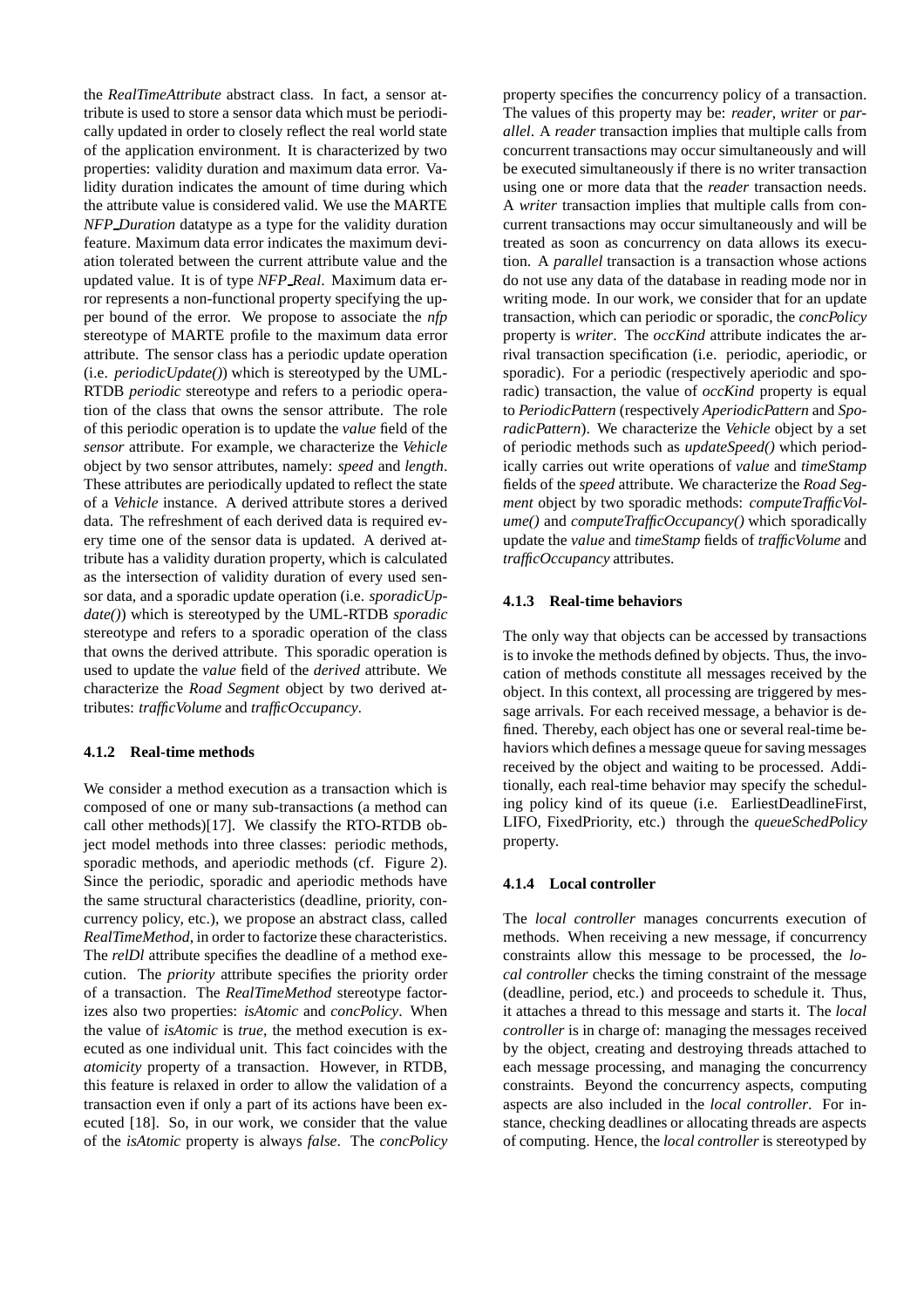

Figure 4. RTO-RTDB-FCSA



Figure 5. Dynamic view of the RTO-RTDB

*computingResource* imported from the GRM sub-profile of MARTE in order to indicate that it is capable of executing and performing computation. Additionally, the *local controller* is made of four components: state controller, deadline controller, freshness controller, and concurrency controller. Each component can perform its tasks concurrently with the others components. So, we assume that every components is stereotyped *concurrencyResource* imported from MARTE GRM sub-profile. In our work, the scheduling algorithm adopted by the *local controller* is Earliest Deadline First (EDF). For that purpose, we import from MARTE library the *SchedPolicyKind* enumeration which defines the most common kind of scheduling policy. Add to that, the concurrency control protocol adopted by the *local controller* is 2PL-HP. In 2PL-HP, all data conflicts are immediately resolved by aborting lower priority transactions. Thereby, we import from UML-RTDB model library the *ConcurrencyControlKind* enumeration type that defines concurrency control policies.

As mentioned in the introduction of this paper, the RTO-RTDB object model is based on the FCSA. Figure 4 depicts the RTO-RTDB-FCSA approach where the solid arrows represent the transactions flows. The majority of RTO-RTDB-FCSA components exist in the classical FCSA [10], but they are adapted as follows:

- *Scheduler*:Transactions are scheduled according to their priority. The priority of a transaction depends on its deadline. Hence, we apply the EDF policy with respect to transaction priority. A lower priority transaction can be scheduled if there are no ready transactions with higher priority to schedule.
- *State controller*: It is used to avoid RTO-RTDB overload. In fact, the RTO-RTDB has a pool of schedulable resources. When no schedulable resource is available, the RTO-RTDB may be overloaded. When receiving a message, the state controller checks if it can be handled. Otherwise, the message is rejected.
- *Deadline controller*: It controls transactions validity [19, 20] . If the current time is greater than transaction deadline, transaction will be aborted. Otherwise, if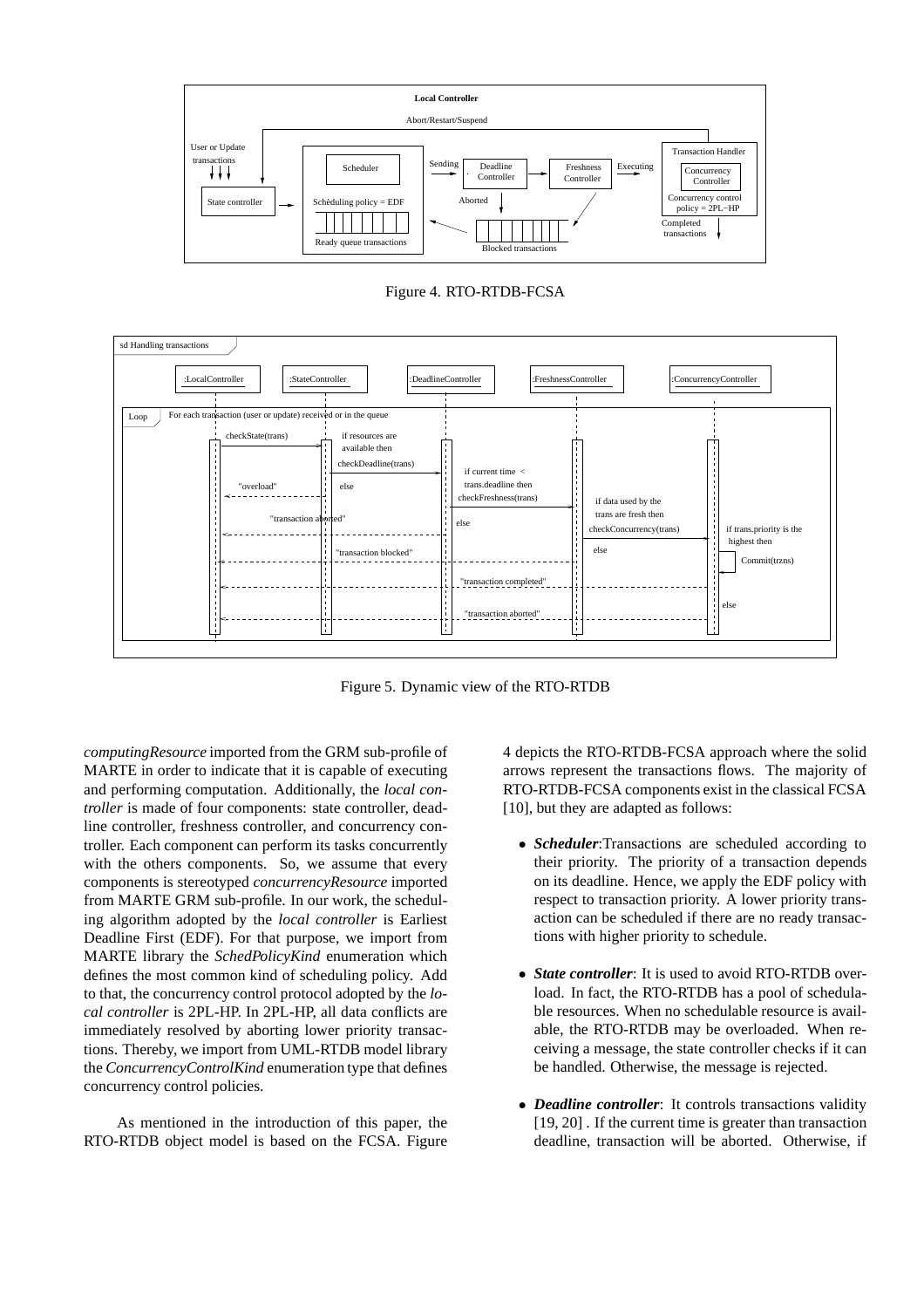

Figure 6. Mapping of the models to database systems

the verification step succeed, then the transaction is transferred to the freshness controller.

- *Freshness controller*: It checks the freshness of acceded data just before a transaction commits. This way, the data accessed by committed transactions are always fresh at commit time. If the accessed data is fresh, transaction can be executed. Otherwise, the transaction will be blocked.
- *Concurrency controller*: The main objective of this component is to verify the concurrency constraint between transactions. If it detects a conflict, it aborts the transaction having the lowest priority.

#### **4.2 Dynamic View of The RTO-RTDB Object Model**

An RTO-RTDB own one or several behaviors. A message queue for storing incoming messages is defined for each of these behaviors. As illustrated in Figure 5, the RTO-RTDB object receives messages in its queues awaking its *local controller*. The former checks the availability of resources through the *state controller* component. This latter is used to avoid RTO-RTDB object overload by reject some user (or update) transactions. When schedulable resources are available, the *deadline controller* checks the timing constraint attached to the messages and select one message following a scheduling algorithm depending on the type of the time constraint (i.e. deadline in our work), for instance the EDF scheduling policy. The *freshness controller* checks the freshness before a transaction accessed a data item. It blocks a user transaction if the target data item is stale. Based on 2PL-HP protocol, the *concurrency controller* ensures the concurrent transactions serializability. In case of conflict between transactions, when a higher priority transaction uses the data item, transactions with lower priority will be blocked.

### **5 Implementation**

As mentioned in the previous section, RTO-RTDB is based upon an earlier model [6] called *real-time object-oriented data model*. Figure 6 illustrates the prototype implementation of the *real-time object-oriented data model*, and shows the parallel implementation of RTO-RTDB. The implementation of the *real-time object-oriented data model* is provided by an UML-RTDB class diagram, which allows the specification of objects and relationships [6]. These specifications are mapped to an object-relational model by means of SQL queries. These latter are executed in the Oracle 11g database management system.

A similar approach is proposed for implementation of RTO-RTDB. There are two main efforts involved with this implementation. First is the extension of DB4O [21], which is an open source object database, to support objects and transactions that have real-time characteristics. Thus, the real-time version of DB4O will replace Oracle 11g as the underlying database system. Second is the mapping of the UML-RTDB class diagram to real-time java objects to support characteristics of the RTO-RTDB model that do not appear in the *real-time object-oriented data model*. These characteristics include the *local controller* component for concurrency control, extended data type to support time, and the incorporation of time into the specification of transactions. Finally, we must automate the mapping of each components of an object or relationship to the attributes and methods of real-time java objects with library calls to real-time version of DB4O.

The effort to extend DB4O for real-time will involve modification or replacement of many of the components of DB4O. As it is an open-source project, we have had the opportunity to gain a full understanding of its modular implementation structure. We have recently begun to implement a prototype *Object Manager* capable of supporting an RTO-RTDB object model.

# **6 Conclusion**

This paper has provided a general model for real-time object-oriented databases. Existing real-time objectoriented database model propositions still require high skill in RTDB features and offer restricted sources of concurrency. In order to overcome these limitations, the RTO-RTDB concept has been introduced. RTO-RTDBs ensure a high-level modeling of RTDBs providing parallelism at the system level because RTO-RTDBs are concurrent, and at the object level because RTO-RTDB operations may be executed concurrently depending on how they impact the object structural features. Moreover, unlike other propositions, the operational semantics of RTO-RTDB has been clearly described.

We are currently working on the complete implementation of our RTO-RTDB object model in order to add very positive evidences of its potential benefits.

# **References**

[1] K. Ramamritham, Real-Time Databases, *Distributed and Parallel Databases*, 1(2), 1993, 199-226.